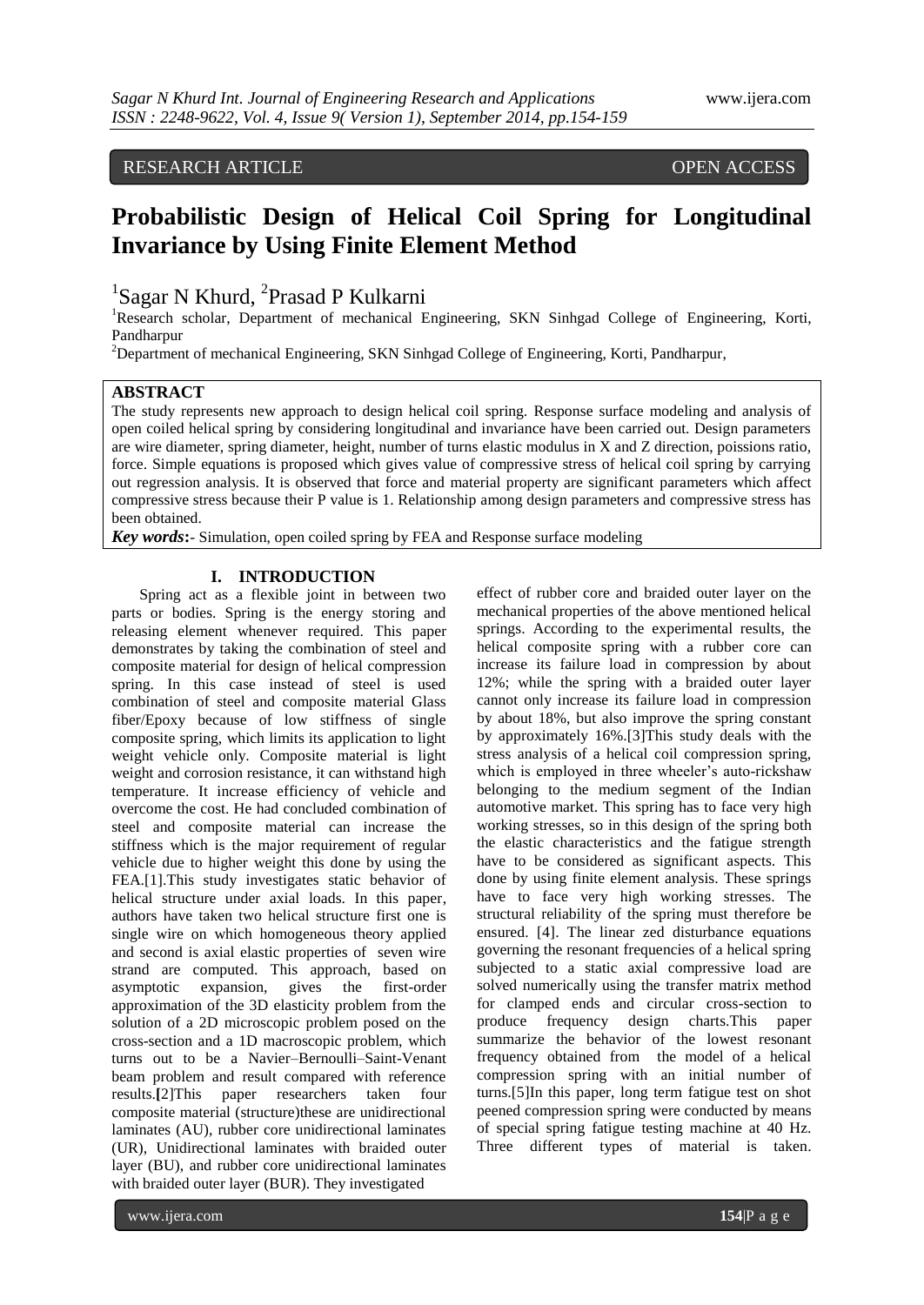The influence of different shot peening conditions were investigated. In this paper fractured test spring were examined under scanning electron microscope, optical microscope and by means of metallographic micro section in order to analyze the fracture behavior and the failure mechanisms [6]**.**

It is observed from literature review that probabilistic approach for the design of helical coil spring by using FEA is not taken into consideration. Also probabilistic design by considering longitudinal invariance, Translational and combined translation plus longitudinal invariance is necessary to consider for design under dynamic loading condition. Validation of the analysis will be done by analytical techniques in finite element method or solid mechanics. Also results of probabilistic design are to be optimized. Results will provide new approach and key to improve design of helical coil spring.

## **II. SIMULATION Finite element analysis of helical coil spring**

Analysis has been carried out in ANSYS work bench. Constrained geometry of the spring is as shown in figure 1.1.



**Fig.1.1 Geometry of the spring in ANSYS**

In table No. 1.1 Simulation of helical coil spring is done by using response surface modeling in ANSYS workbench (FEA). Geometry is meshed by using brick element. Total number of nodes 25620 and elements 4850 are generated after meshing. One end of the spring is fixed in all direction while load is applied in negative Y direction at another end. It is shown in figure 1.2

In the table No. 1.2, material properties and their values in x, y, z direction is quoted.



**Fig.1.2 Meshed model of helical coil spring**

**Table 1.1Material properties of spring for analysis**

| Sr.No. | <b>Material Property</b>                        | Value |
|--------|-------------------------------------------------|-------|
| 1      | Young's modulus<br>(EX),<br><b>MPa</b>          | 200e3 |
| 2      | Young's modulus<br>(EY)<br><b>MPa</b>           | 210e3 |
| 3      | Young's modulus (EZ) MPa                        | 220e3 |
| 4      | Shear modulus along XY-<br>direction (Gxy), MPa | 2433  |
| 5      | Shear modulus along XY-<br>direction (Gyz), MPa | 1698  |
| 6      | Shear modulus along XY-<br>direction (Gzx), MPa | 2433  |
| 7      | Force on x direction, N                         | 1000  |
| 8      | Poisson ratio along XY-<br>direction (NUxy)     | 0.3   |
| 9      | Poisson ratio along<br>YZ-<br>direction (NUyz   | 0.27  |
| 10     | Poisson ratio along ZX-<br>direction (NUzx)     | 0.24  |

**Table 1.2 Limits of input parameter**

| Sr.<br>No.               | <b>Parameters</b> | Lower<br>Limits | <b>Higher</b><br>Limits |
|--------------------------|-------------------|-----------------|-------------------------|
|                          | Height(mm)        | 50              | 55                      |
| $\mathfrak{D}$           | Wire diameter(mm) | 4               | 5                       |
| $\mathcal{R}$            | Turns(mm)         | 4               | 5                       |
| $\overline{\mathcal{A}}$ | Coil diameter(mm) | 27              | 32                      |
| $\overline{5}$           | Ex(MPa)           | 190e3           | 220e3                   |
| 6                        | Ex (MPa)          | 180e3           | 210e3                   |
| 7                        | Force Y Component | 1000            | 1500                    |

Table 1.1 shows material properties in X, Y and Z directions which are used for analysis. In table 1.2, lower and upper limit of input parameters are specified for uniform distribution

Simulation of helical coil spring is done by using response surface modeling in ANSYS workbench (FEA).

Table 1.3 shows corresponding parameters according to RSM. In this table,

P1 - Height, P2 – Wire diameter , P3 - Turns, P4 – Coil diameter, P5 - Young's Modulus Z direction (Pa) , P6 - Young's Modulus X direction (Pa),P7 - Force Y Component (N) ,P8 - Equivalent Stress Maximum (Pa), P9 - Total Deformation Maximum (mm).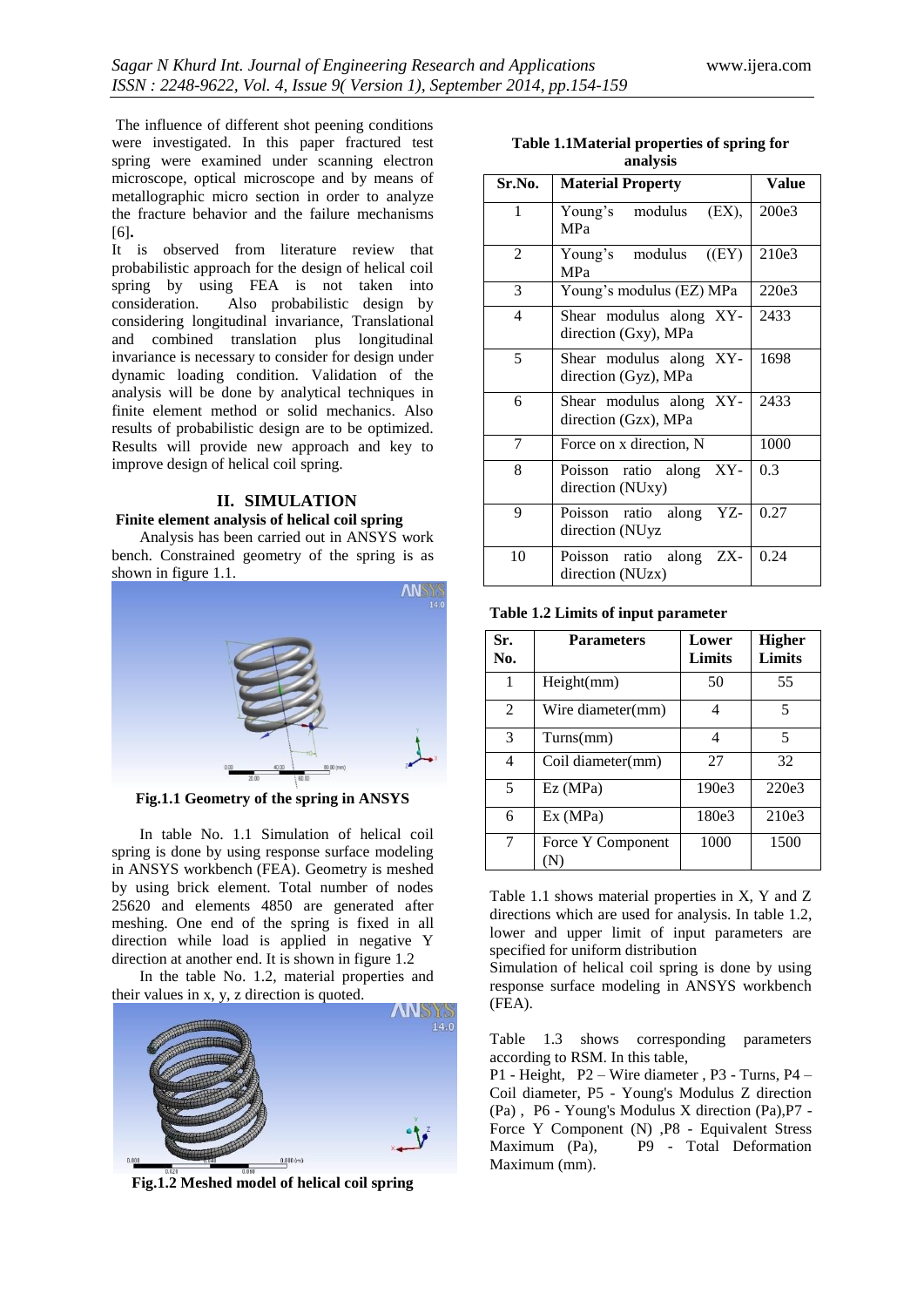| Sr.No.          | <b>P1</b>          | P <sub>2</sub>   | P <sub>3</sub>   | <b>P4</b>          | <b>P5</b>                  | <b>P6</b>                  | P7                          | P <sub>8</sub>           | P <sub>9</sub>     |
|-----------------|--------------------|------------------|------------------|--------------------|----------------------------|----------------------------|-----------------------------|--------------------------|--------------------|
|                 | 50                 | 5                | 5                | 30                 | 211000                     | 200000                     | $-1000$                     | 4737845097               | 0.37953            |
| $\overline{c}$  | 45                 | 5                | 5                | 30                 | 211000                     | 200000                     | $-1000$                     | 4735321402               | 0.37454            |
| 3               | 55                 | 5                | 5                | 30                 | 211000                     | 200000                     | $-1000$                     | 4737660972               | 0.38499            |
| 4               | 50                 | 4.5              | 5                | 30                 | 211000                     | 200000                     | $-1000$                     | 6795865785               | 0.57608            |
| 5               | 50                 | 5.5              | 5                | 30                 | 211000                     | 200000                     | $-1000$                     | 3604871584               | 0.26014            |
| 6               | 50                 | 5                | 4.5              | 30                 | 211000                     | 200000                     | $-1000$                     | 5054538189               | 0.34210            |
| 7               | 50                 | 5                | 5.5              | 30                 | 211000                     | 200000                     | $-1000$                     | 4991907953               | 0.41728            |
| 8               | 50                 | 5                | 5                | 27                 | 211000                     | 200000                     | $-1000$                     | 4304231724               | 0.28213            |
| 9               | 50                 | 5                | 5                | 33                 | 211000                     | 200000                     | $-1000$                     | 5172052972               | 0.49755            |
| 10              | 50                 | 5                | 5                | 30                 | 189900                     | 200000                     | $-1000$                     | 4737845097               | 0.37953            |
| 11              | 50                 | 5                | 5                | $\overline{30}$    | 232100                     | 200000                     | $-1000$                     | 4737845097               | 0.37953            |
| 12              | 50                 | 5                | 5                | 30                 | 211000                     | 180000                     | $-1000$                     | 4737845097               | 0.37953            |
| 13              | 50                 | 5                | 5                | 30                 | 211000                     | 220000                     | $-1000$                     | 4737845097               | 0.37953            |
| 14              | 50                 | $\overline{5}$   | 5                | 30                 | 211000                     | 200000                     | $-1100$                     | 5211629607               | 0.41748            |
| 15              | 50                 | $\overline{5}$   | $\overline{5}$   | 30                 | 211000                     | 200000                     | $-900$                      | 4264060587               | 0.34157            |
| 16              | 47.3546            | 4.7355           | 4.7355           | 28.4127            | 199836.2096                | 189418.2081                | $-947.0910$                 | 5004640196               | 0.37429            |
| 17              | 52.6454            | 4.7355           | 4.7355           | 28.4127            | 199836.2096                | 189418.2081                | $-1052.9090$                | 5566299912               | 0.42324            |
| 18              | 47.3546            | 5.2645           | 4.7355           | 28.4127            | 199836.2096                | 189418.2081                | $-1052.9090$                | 4091668192               | 0.27328            |
| 19              | 52.6454            | 5.2645           | 4.7355           | 28.4127            | 199836.2096                | 189418.2081                | $-947.0910$                 | 3682079657               | 0.25001            |
| 20              | 47.3546            | 4.7355           | 5.2645           | 28.4127            | 199836.2096                | 189418.2081                | $-1052.9090$                | 5570176371               | 0.42749            |
| $\overline{21}$ | 52.6454            | 4.7355           | 5.2645           | 28.4127            | 199836.2096                | 189418.2081                | -947.0910                   | 5011795224               | 0.39027            |
| $\overline{22}$ | 47.3546            | 5.2645           | 5.2645           | 28.4127            | 199836.2096                | 189418.2081                | $-947.0910$                 | 3678421953               | 0.25266            |
| $\overline{23}$ | 52.6454            | 5.2645           | 5.2645           | 28.4127            | 199836.2096                | 189418.2081                | $-1052.9090$                | 4091586505               | 0.28508            |
| 24              | 47.3546            | 4.7355           | 4.7355           | 31.5873            | 199836.2096                | 189418.2081                | $-1052.9090$                | 6137490974               | 0.56183            |
| 25              | 52.6454            | 4.7355           | 4.7355           | 31.5873            | 199836.2096                | 189418.2081                | -947.0910                   | 5527656778               | 0.51235            |
| 26              | 47.3546            | 5.2645           | 4.7355           | 31.5873            | 199836.2096                | 189418.2081                | -947.0910                   | 4048357399               | 0.33194            |
| $\overline{27}$ | 52.6454            | 5.2645           | 4.7355           | 31.5873            | 199836.2096                | 189418.2081                | $-1052.9090$                | 4502311707               | 0.37429            |
| 28              | 47.3546            | 4.7355           | 5.2645           | 31.5873            | 199836.2096                | 189418.2081                | -947.0910                   | 5524162900               | 0.52009            |
| $\overline{29}$ | 52.6454            | 4.7355           | 5.2645           | 31.5873            | 199836.2096                | 189418.2081                | $-1052.9090$                | 6162062321               | 0.58576            |
| $\overline{30}$ | 47.3546            | 5.2645           | 5.2645           | 31.5873            | 199836.2096                | 189418.2081                | $-1052.9090$                | 4505197410               | 0.37981            |
| $\overline{31}$ | 52.6454            | 5.2645           | 5.2645           | 31.5873            | 199836.2096                | 189418.2081                | -947.0910                   | 4053577500               | 0.34588            |
| 32              | 47.3546            | 4.7355           | 4.7355           | 28.4127            | 222163.7904                | 189418.2081                | $-1052.9090$                | 5563805484               | 0.41611            |
| 33              | 52.6454            | 4.7355           | 4.7355           | 28.4127            | 222163.7904                | 189418.2081                | $-947.0910$                 | 5006883760               | 0.38070            |
| 34              | 47.3546            | 5.2645           | 4.7355           | 28.4127            | 222163.7904                | 189418.2081                | -947.0910                   | 3680453400               | 0.24581            |
| 35              | 52.6454            | 5.2645           | 4.7355           | 28.4127            | 222163.7904                | 189418.2081                | $-1052.9090$                | 4093476174               | 0.27794            |
| $\overline{36}$ | 47.3546            | 4.7355           | 5.2645           | 28.4127            | 222163.7904                | 189418.2081                | $-947.0910$                 | 5010370704               | 0.38452            |
| $\overline{37}$ | 52.6454            | 4.7355           | 5.2645           | 28.4127            | 222163.7904                | 189418.2081                | $-1052.9090$                | 5571760200               | 0.43388            |
| 38              | 47.3546            | 5.2645           | 5.2645           | 28.4127            | 222163.7904                | 189418.2081                | $-1052.9090$                | 4089409783               | 0.28089            |
| 39              | 52.6454            | 5.2645           | 5.2645           | 28.4127            | 222163.7904                | 189418.2081                | -947.0910                   | 3680379765               | 0.25643            |
| 40              | 47.3546<br>52.6454 | 4.7355           | 4.7355           | 31.5873            | 222163.7904                | 189418.2081                | $-947.0910$                 | 5520669811               | 0.50537            |
| 41              |                    | 4.7355           | 4.7355           | 31.5873            | 222163.7904                | 189418.2081                | $-1052.9090$                | 6145258487               | 0.56959            |
| 42              | 47.3546            | 5.2645           | 4.7355           | 31.5873            | 222163.7904                | 189418.2081                | $-1052.9090$<br>$-947.0910$ | 4500677927               | 0.36902            |
| 43<br>44        | 52.6454            | 5.2645<br>4.7355 | 4.7355<br>5.2645 | 31.5873            | 222163.7904                | 189418.2081                | $-1052.9090$                | 4049826914               | 0.33667            |
| 45              | 47.3546<br>52.6454 | 4.7355           | 5.2645           | 31.5873            | 222163.7904<br>222163.7904 | 189418.2081<br>189418.2081 | -947.0910                   | 6141374347<br>5542771793 | 0.57820            |
| 46              |                    |                  |                  | 31.5873            | 222163.7904                |                            |                             |                          | 0.52689            |
| 47              | 47.3546<br>52.6454 | 5.2645<br>5.2645 | 5.2645<br>5.2645 | 31.5873<br>31.5873 | 222163.7904                | 189418.2081<br>189418.2081 | -947.0910<br>$-1052.9090$   | 4052422635<br>4506481409 | 0.34164<br>0.38452 |
| 48              | 47.3546            | 4.7355           | 4.7355           | 28.4127            | 199836.2096                | 210581.7919                | $-1052.9090$                | 5563805484               | 0.41611            |
| 49              | 52.6454            | 4.7355           | 4.7355           | 28.4127            | 199836.2096                | 210581.7919                | $-947.0910$                 | 5006883760               | 0.38070            |
| 50              | 47.3546            | 5.2645           | 4.7355           | 28.4127            | 199836.2096                | 210581.7919                | -947.0910                   | 3680453400               | 0.24581            |
| 51              | 52.6454            | 5.2645           | 4.7355           | 28.4127            | 199836.2096                | 210581.7919                | $-1052.9090$                | 4093476174               | 0.27794            |
| 52              | 47.3546            | 4.7355           | 5.2645           | 28.4127            | 199836.2096                | 210581.7919                | -947.0910                   | 5010370704               | 0.38452            |
| 53              | 52.6454            | 4.7355           | 5.2645           | 28.4127            | 199836.2096                | 210581.7919                | $-1052.9090$                | 5571760200               | 0.43388            |
|                 |                    |                  |                  |                    |                            |                            |                             |                          |                    |

## **Table No.1.3 Corresponding parameters according to RSM (Response Surface Modelling)**

**Continued**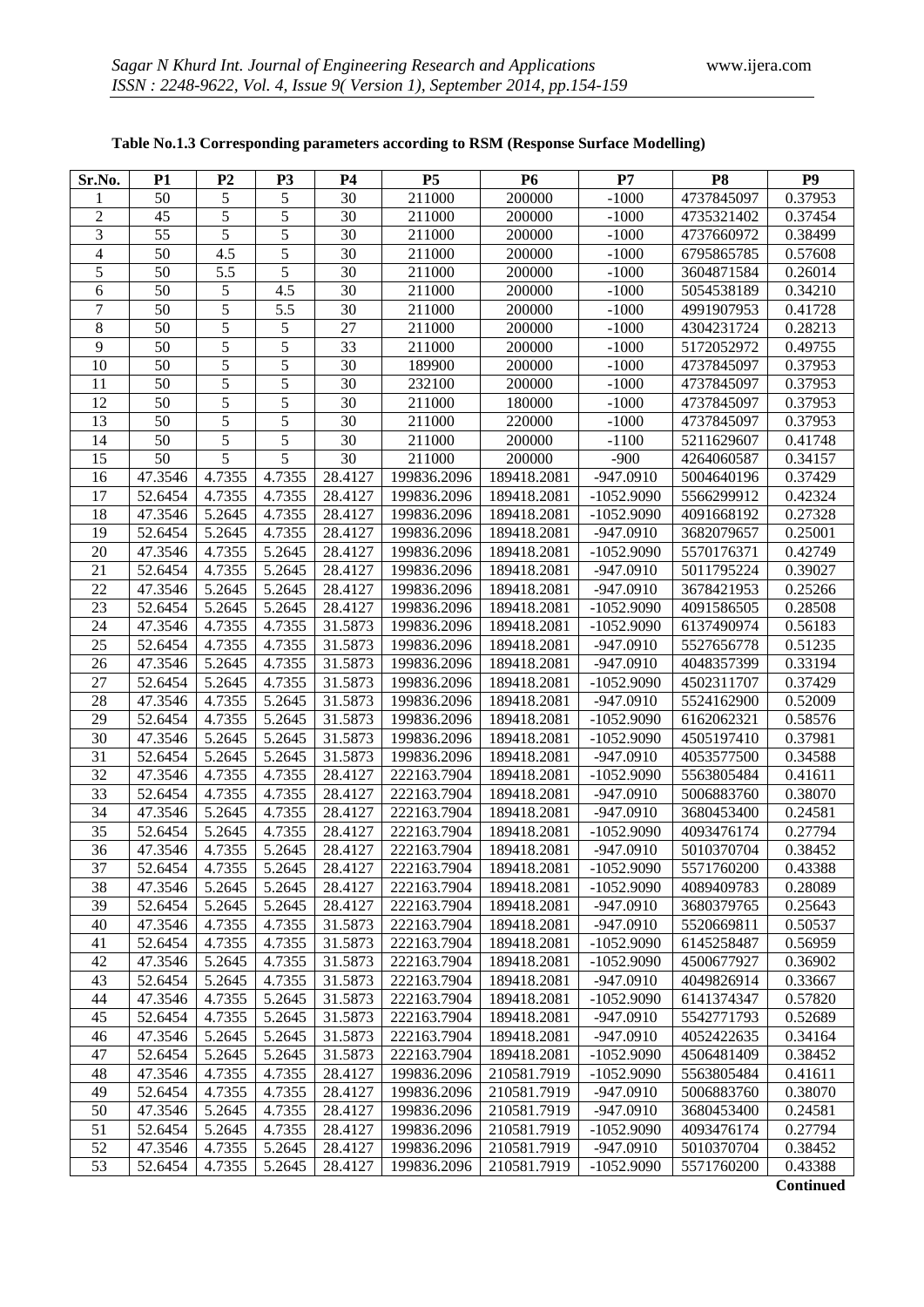|    |         |        |        |         |             |             |              |            | <b>Continued</b> |
|----|---------|--------|--------|---------|-------------|-------------|--------------|------------|------------------|
| 54 | 47.3546 | 5.2645 | 5.2645 | 28.4127 | 199836.2096 | 210581.7919 | $-1052.9090$ | 4089409783 | 0.28089          |
| 55 | 52.6454 | 5.2645 | 5.2645 | 28.4127 | 199836.2096 | 210581.7919 | $-947.0910$  | 3680379765 | 0.25643          |
| 56 | 47.3546 | 4.7355 | 4.7355 | 31.5873 | 199836.2096 | 210581.7919 | $-947.0910$  | 5520669811 | 0.50537          |
| 57 | 52.6454 | 4.7355 | 4.7355 | 31.5873 | 199836.2096 | 210581.7919 | $-1052.9090$ | 6145258487 | 0.56959          |
| 58 | 47.3546 | 5.2645 | 4.7355 | 31.5873 | 199836.2096 | 210581.7919 | $-1052.9090$ | 4500677927 | 0.36902          |
| 59 | 52.6454 | 5.2645 | 4.7355 | 31.5873 | 199836.2096 | 210581.7919 | -947.0910    | 4049826914 | 0.33667          |
| 60 | 47.3546 | 4.7355 | 5.2645 | 31.5873 | 199836.2096 | 210581.7919 | $-1052.9090$ | 6141374347 | 0.57820          |
| 61 | 52.6454 | 4.7355 | 5.2645 | 31.5873 | 199836.2096 | 210581.7919 | -947.0910    | 5542771793 | 0.52689          |
| 62 | 47.3546 | 5.2645 | 5.2645 | 31.5873 | 199836.2096 | 210581.7919 | -947.0910    | 4052422635 | 0.34164          |
| 63 | 52.6454 | 5.2645 | 5.2645 | 31.5873 | 199836.2096 | 210581.7919 | $-1052.9090$ | 4506481409 | 0.38452          |
| 64 | 47.3546 | 4.7355 | 4.7355 | 28.4127 | 222163.7904 | 210581.7919 | -947.0910    | 5004640196 | 0.37429          |
| 65 | 52.6454 | 4.7355 | 4.7355 | 28.4127 | 222163.7904 | 210581.7919 | $-1052.9090$ | 5566299912 | 0.42324          |
| 66 | 47.3546 | 5.2645 | 4.7355 | 28.4127 | 222163.7904 | 210581.7919 | $-1052.9090$ | 4091668192 | 0.27328          |
| 67 | 52.6454 | 5.2645 | 4.7355 | 28.4127 | 222163.7904 | 210581.7919 | $-947.0910$  | 3682079657 | 0.25001          |
| 68 | 47.3546 | 4.7355 | 5.2645 | 28.4127 | 222163.7904 | 210581.7919 | $-1052.9090$ | 5570176371 | 0.42749          |
| 69 | 52.6454 | 4.7355 | 5.2645 | 28.4127 | 222163.7904 | 210581.7919 | $-947.0910$  | 5011795224 | 0.39027          |
| 70 | 47.3546 | 5.2645 | 5.2645 | 28.4127 | 222163.7904 | 210581.7919 | -947.0910    | 3678421953 | 0.25266          |
| 71 | 52.6454 | 5.2645 | 5.2645 | 28.4127 | 222163.7904 | 210581.7919 | $-1052.9090$ | 4091586505 | 0.28508          |
| 72 | 47.3546 | 4.7355 | 4.7355 | 31.5873 | 222163.7904 | 210581.7919 | $-1052.9090$ | 6137490974 | 0.56183          |
| 73 | 52.6454 | 4.7355 | 4.7355 | 31.5873 | 222163.7904 | 210581.7919 | $-947.0910$  | 5527656778 | 0.51235          |
| 74 | 47.3546 | 5.2645 | 4.7355 | 31.5873 | 222163.7904 | 210581.7919 | -947.0910    | 4048357399 | 0.33194          |
| 75 | 52.6454 | 5.2645 | 4.7355 | 31.5873 | 222163.7904 | 210581.7919 | $-1052.9090$ | 4502311707 | 0.37429          |
| 76 | 47.3546 | 4.7355 | 5.2645 | 31.5873 | 222163.7904 | 210581.7919 | -947.0910    | 5524162900 | 0.52009          |
| 77 | 52.6454 | 4.7355 | 5.2645 | 31.5873 | 222163.7904 | 210581.7919 | $-1052.9090$ | 6162062321 | 0.58576          |
| 78 | 47.3546 | 5.2645 | 5.2645 | 31.5873 | 222163.7904 | 210581.7919 | $-1052.9090$ | 4505197410 | 0.37981          |

As shown in the table No.3.4. Regression analysis of helical coil spring is carried out by using M S excels 2014 for obtaining regression equation. Regression analysis of helical coil spring has been done by using M S excel and following equation of regression is obtained.

**P8 = 9726699830+ (P1) 819521.8308+ (P2) (- 2839451970)+ (P3) 1190032.296+ (P4) 147833012.7 + (P5) 1.36331E-12+ (P6) (- 1.58666E-12)+(P7) (-4813812.772)** …... [1.1]

## **III. RESULTS AND DISCUSSION**

In this chapter, analysis of helical coil spring by using the response surface modeling has been discussed. This analysis provides the resulting graphs of design parameters Vs compressive stress. Under the loading condition, compression strength of helical coil spring is obtained. Stress distribution of helical coil spring is as shown below in figure 1.3.In this case, static analysis is done by using the finite element method, in the figure blue color indicates the minimum stresses 4.8343E6 acting on the turns and Red color indicates maximum stresses 4.7378E9. The force applied in y direction .Material properties in Y direction are kept constants i.e. longitudinal invariance while material properties in other two directions are varied within range 190e3 to 220e3.



**Fig.1.3. Equivalent stress of helical coil spring**

#### **a) Coil diameter Vs Compressive stress**

 Figure shows relationship between coil diameter Vs compressive stress has been obtained. In this fig showing that when mean diameter of spring increases compressive stress also goes on increasing upto 32mm. There compressive stress decreases because stress exceeds elastic limit.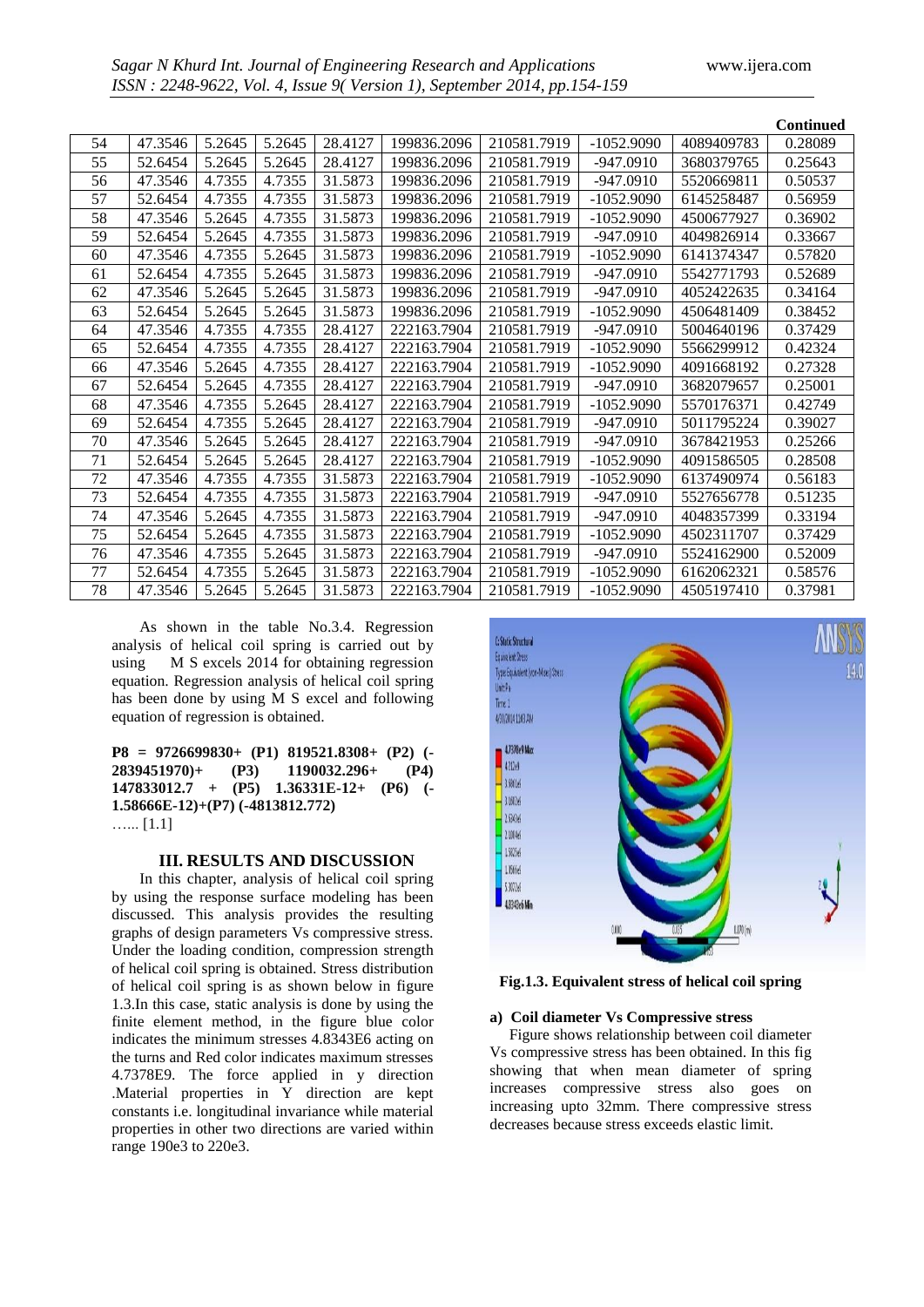

**Fig.1.3. Mean diameter Vs Compressive stress**





Figure shows young's modulus Vs compressive stress in this case, when young's modulus increase the compressive stress increases up to 210E3 after that compressive stress decrease up to upper limit i.e. 230E3 N/mm2. It happens due to high stiffness value ofspring.

#### **c) Wire diameter Vs Compressive stress**

Figure shows the wire diameter Vs compressive stress. When wire diameter of spring is increases compressive stress decreases up to 5mm after these compressive stress increase force is transferred in helical direction to another end of spring. From fig. it is observed that 5mm is optimum wire diameter where compressive stress is 4.8N/mm2



**Wire dimeter(mm)**

## **Fig.1.5. Wire diameter Vs Compressive stress**





Figure shows graph of force Vs compressive stress. In this graph shown that when force increases compressive stress also increase, so compressive stress depend on applied force. From obtained regression model it is observed that force is one among significant parameter

## **e) Free length Vs compressive stress**

Figure shows graph of free length VS compressive stress. graph obtained shows exactly reverse nature as that of wire diameter Vs compressive stress. As shown in the fig. free length increases up to 50mm there after compressive stress decrease up to free length 55mm because energy stored in spring is released.